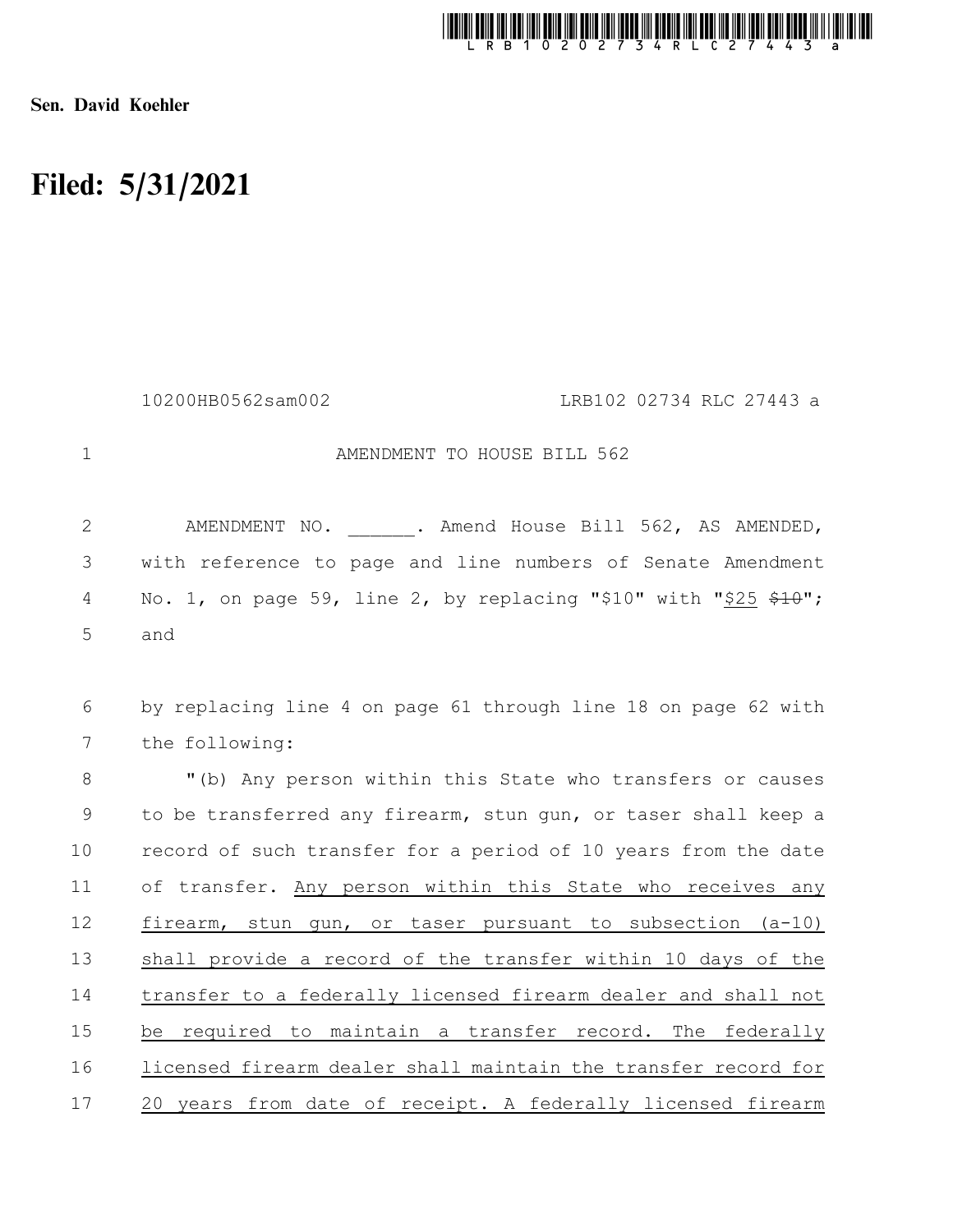dealer may charge a fee not to exceed \$25 to retain the record. The record shall be provided and maintained in either an electronic or paper format. The federally licensed firearm dealer shall not be liable for the accuracy of any information in the transfer record submitted pursuant to this Section. Such records record shall contain the date of the transfer; the description, serial number or other information identifying the firearm, stun gun, or taser if no serial number is available; and, if the transfer was completed within this State, the transferee's Firearm Owner's Identification Card number and any approval number or documentation provided by the Department of State Police pursuant to subsection (a-10) of this Section; if the transfer was not completed within this State, the record shall contain the name and address of the transferee. On or after January 1, 2006, the record shall contain the date of application for transfer of the firearm. On demand of a peace officer such transferor shall produce for inspection such record of transfer. For any transfer pursuant to subsection (a-10) of this Section, on the demand of a peace officer, such transferee shall identify the federally licensed firearm dealer maintaining the transfer record. If the transfer or sale took place at a gun show, the record shall include the unique identification number. Failure to record the unique identification number or approval number is a petty offense. For transfers of a firearm, stun gun, or taser made on or after the effective date of this amendatory 1 2 3 4 5 6 7 8 9 10 11 12 13 14 15 16 17 18 19 20 21 22 23 24 25 26